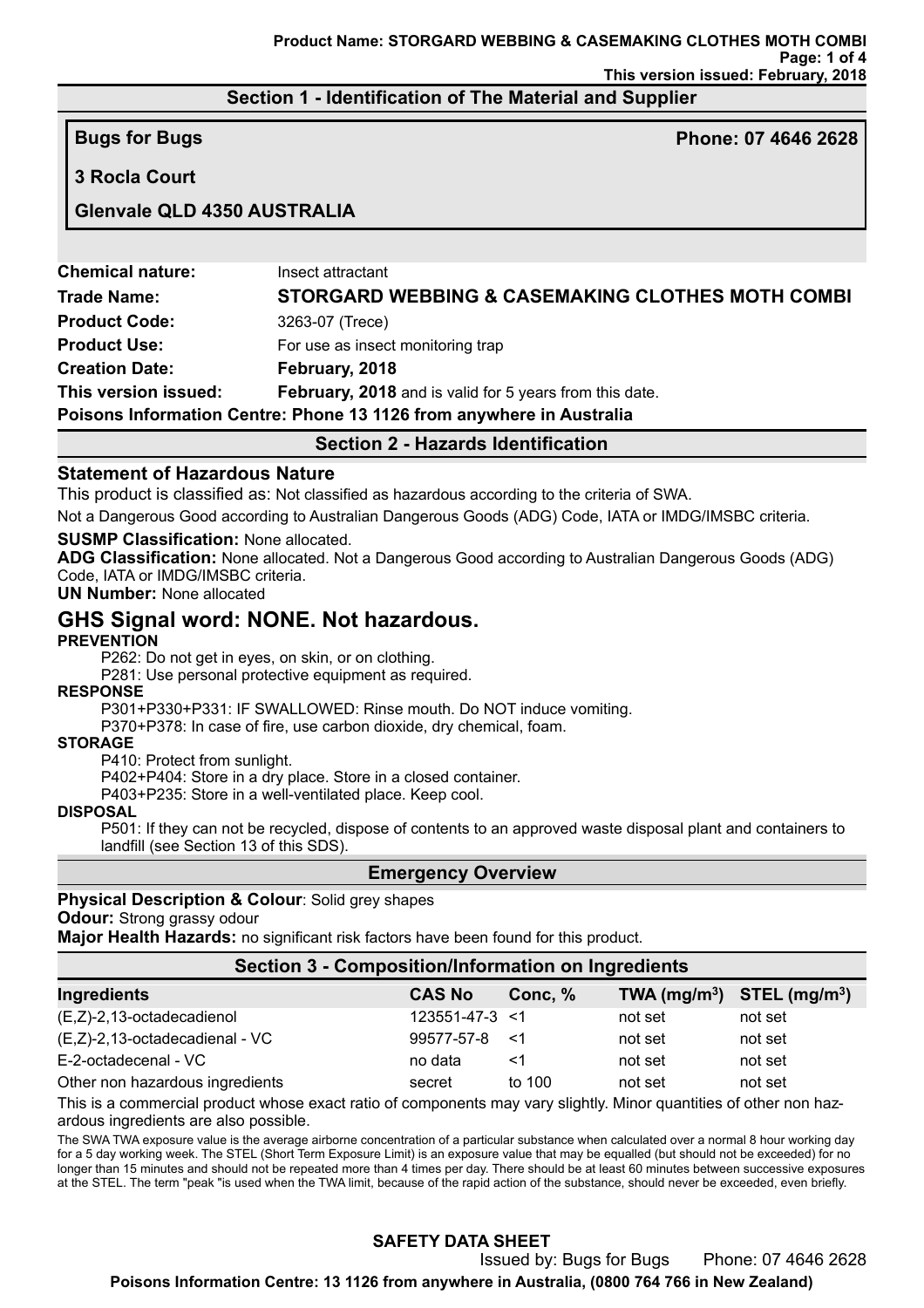### **Section 4 - First Aid Measures**

### **General Information:**

You should call The Poisons Information Centre if you feel that you may have been poisoned, burned or irritated by this product. The number is 13 1126 from anywhere in Australia (0800 764 766 in New Zealand) and is available at all times. Have this SDS with you when you call.

**Inhalation:** First aid is not generally required. If in doubt, contact a Poisons Information Centre or a doctor. **Skin Contact:** Gently brush away excess particles. Irritation is unlikely. However, if irritation does occur, flush with lukewarm, gently flowing water for 5 minutes or until chemical is removed.

**Eye Contact:** Quickly and gently brush particles from eyes. No effects expected. If irritation does occur, flush contaminated eye(s) with lukewarm, gently flowing water for 5 minutes or until the product is removed. Obtain medical advice if irritation becomes painful or lasts more than a few minutes. Take special care if exposed person is wearing contact lenses.

**Ingestion:** If product is swallowed or gets in mouth, do NOT induce vomiting; wash mouth with water and give some water to drink. If symptoms develop, or if in doubt contact a Poisons Information Centre or a doctor.

### **Section 5 - Fire Fighting Measures**

**Fire and Explosion Hazards**: The major hazard in fires is usually inhalation of heated and toxic or oxygen deficient (or both), fire gases. There is no risk of an explosion from this product under normal circumstances if it is involved in a fire.

Fire decomposition products from this product may be toxic if inhaled. Take appropriate protective measures. **Extinguishing Media:** In case of fire, use carbon dioxide, dry chemical or foam. Avoid the use of high volume water jet.

**Fire Fighting:** If a significant quantity of this product is involved in a fire, call the fire brigade.

| <b>Flash point:</b>              | Not flammable. |  |
|----------------------------------|----------------|--|
| <b>Upper Flammability Limit:</b> | No data.       |  |
| <b>Lower Flammability Limit:</b> | No data.       |  |
| <b>Autoignition temperature:</b> | No data.       |  |
| <b>Flammability Class:</b>       | No data.       |  |

#### **Section 6 - Accidental Release Measures**

**Accidental release:** Minor spills do not normally need any special cleanup measures. In the event of a major spill, prevent spillage from entering drains or water courses. As a minimum, wear overalls, goggles and gloves. Suitable materials for protective clothing include no specific manufacturer recommendations. Use impermeable gloves with care. If there is a significant chance that dusts are likely to build up in cleanup area, we recommend that you use a suitable dust mask.

Stop leak if safe to do so, and contain spill. Sweep up and shovel or collect recoverable product into labelled containers for recycling or salvage, and dispose of promptly. Consider vacuuming if appropriate. Recycle containers wherever possible after careful cleaning. After spills, wash area preventing runoff from entering drains. If a significant quantity of material enters drains, advise emergency services. This material may be suitable for approved landfill. Ensure legality of disposal by consulting regulations prior to disposal. Thoroughly launder protective clothing before storage or re-use. Advise laundry of nature of contamination when sending contaminated clothing to laundry.

# **Section 7 - Handling and Storage**

**Handling:** Keep exposure to this product to a minimum, and minimise the quantities kept in work areas. Check Section 8 of this SDS for details of personal protective measures, and make sure that those measures are followed. The measures detailed below under "Storage" should be followed during handling in order to minimise risks to persons using the product in the workplace. Also, avoid contact or contamination of product with incompatible materials listed in Section 10.

**Storage:** Store packages of this product in a cool place. Make sure that containers of this product are kept tightly closed. Keep containers dry and away from water. Protect this product from light. Make sure that the product does not come into contact with substances listed under "Incompatibilities" in Section 10. Check packaging - there may be further storage instructions on the label.

# **Section 8 - Exposure Controls and Personal Protection**

The following Australian Standards will provide general advice regarding safety clothing and equipment:

Respiratory equipment: **AS/NZS 1715**, Protective Gloves: **AS 2161**, Occupational Protective Clothing: AS/NZS 4501 set 2008, Industrial Eye Protection: **AS1336** and **AS/NZS 1337**, Occupational Protective Footwear: **AS/NZS2210**. Exposure limits have not been established by SWA for any of the significant ingredients in this product.

No special equipment is usually needed when occasionally handling small quantities. The following instructions are for bulk handling or where regular exposure in an occupational setting occurs without proper containment systems.

# **SAFETY DATA SHEET**

Issued by: Bugs for Bugs Phone: 07 4646 2628 **Poisons Information Centre: 13 1126 from anywhere in Australia, (0800 764 766 in New Zealand)**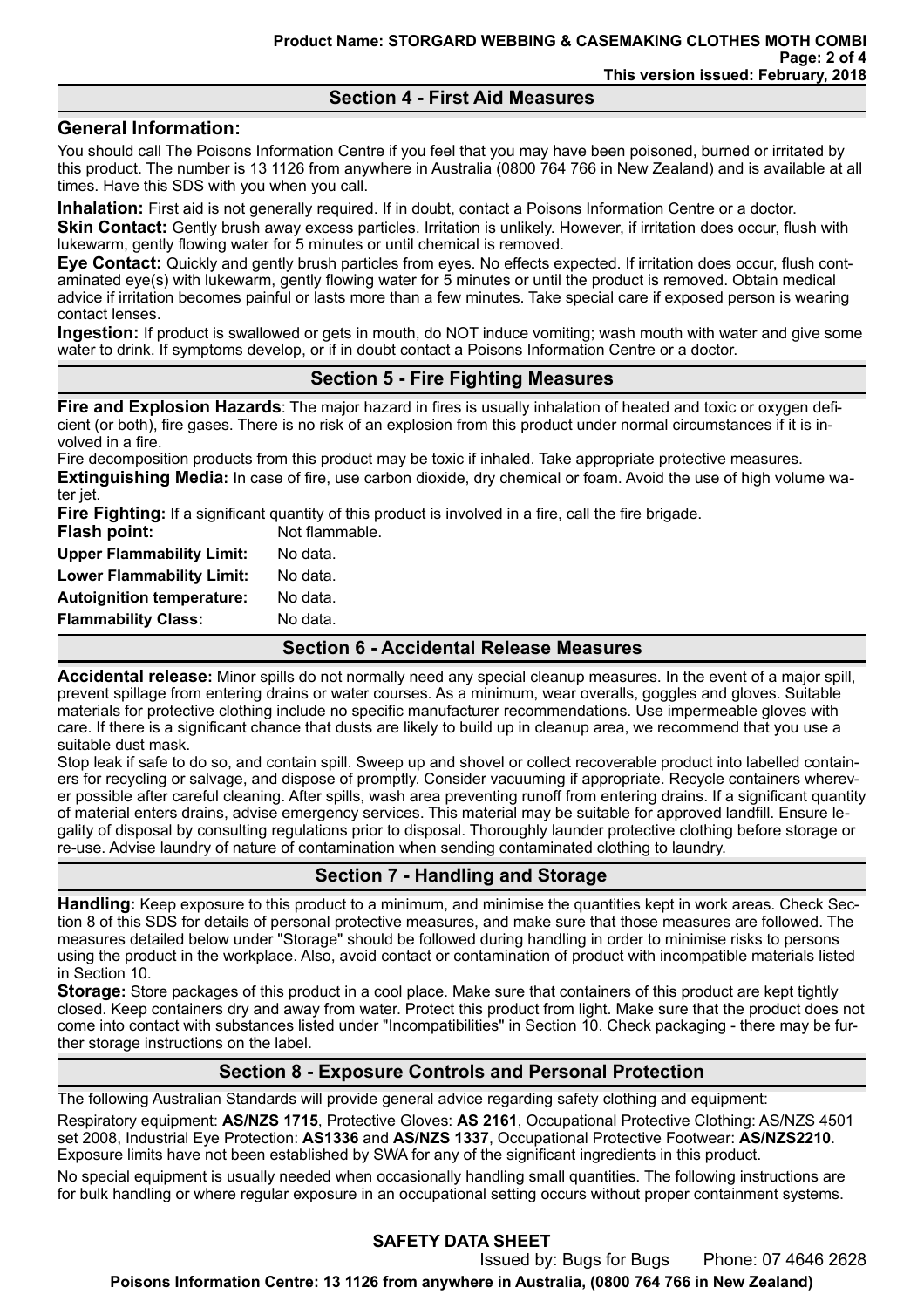#### **Product Name: STORGARD WEBBING & CASEMAKING CLOTHES MOTH COMBI Page: 3 of 4 This version issued: February, 2018**

**Ventilation:** No special ventilation requirements are normally necessary for this product. However make sure that the work environment remains clean and that dusts are minimised.

**Eye Protection:** Eye protection such as protective glasses or goggles is recommended when this product is being used.

**Skin Protection:** The information at hand indicates that this product is not harmful and that normally no special skin protection is necessary. However, we suggest that you routinely avoid contact with all chemical products and that you wear suitable gloves (preferably elbow-length) when lengthy skin contact is likely.

**Protective Material Types:** There is no specific recommendation for any particular protective material type. **Respirator:** If there is a significant chance that dusts are likely to build up in the area where this product is being used, we recommend that you use a suitable dust mask.

## **Section 9 - Physical and Chemical Properties:**

| <b>Physical Description &amp; colour:</b> | Solid grey shapes                               |
|-------------------------------------------|-------------------------------------------------|
| Odour:                                    | Strong grassy odour                             |
| <b>Boiling Point:</b>                     | Not available.                                  |
| <b>Freezing/Melting Point:</b>            | No specific data. Solid at normal temperatures. |
| <b>Volatiles:</b>                         | No data.                                        |
| <b>Vapour Pressure:</b>                   | No data.                                        |
| <b>Vapour Density:</b>                    | Not applicable.                                 |
| <b>Specific Gravity:</b>                  | No data.                                        |
| <b>Water Solubility:</b>                  | Insoluble.                                      |
| pH:                                       | No data.                                        |
| <b>Volatility:</b>                        | No data.                                        |
| <b>Odour Threshold:</b>                   | No data.                                        |
| <b>Evaporation Rate:</b>                  | Not applicable.                                 |
| <b>Coeff Oil/water Distribution:</b>      | No data                                         |
| <b>Viscosity:</b>                         | Not applicable.                                 |
| <b>Autoignition temp:</b>                 | No data.                                        |

## **Section 10 - Stability and Reactivity**

**Reactivity:** This product is unlikely to react or decompose under normal storage conditions. However, if you have any doubts, contact the supplier for advice on shelf life properties.

**Conditions to Avoid:** This product should be kept in a cool place, preferably below 30°C. Keep containers tightly closed. Containers should be kept dry. Protect this product from light.

**Incompatibilities:** acids, strong oxidising agents.

**Fire Decomposition:** Combustion forms carbon dioxide, and if incomplete, carbon monoxide and possibly smoke. Water is also formed. Carbon monoxide poisoning produces headache, weakness, nausea, dizziness, confusion, dimness of vision, disturbance of judgment, and unconsciousness followed by coma and death.

**Polymerisation:** This product will not undergo polymerisation reactions.

# **Section 11 - Toxicological Information**

**Local Effects:** 

**Target Organs:** There is no data to hand indicating any particular target organs.

### **Classification of Hazardous Ingredients**

No ingredient mentioned in the HSIS Database is present in this product at hazardous concentrations.

# **Potential Health Effects**

#### **Inhalation:**

**Short Term Exposure:** Available data indicates that this product is not harmful. In addition product is unlikely to cause any discomfort or irritation.

Long Term Exposure: No data for health effects associated with long term inhalation.

### **Skin Contact:**

**Short Term Exposure:** Available data indicates that this product is not harmful. It should present no hazards in normal use. However product may be mildly irritating, but is unlikely to cause anything more than mild discomfort which should disappear once contact ceases.

**Long Term Exposure:** No data for health effects associated with long term skin exposure.

# **Eye Contact:**

**Short Term Exposure:** This product may be irritating to eyes, but is unlikely to cause anything more than mild transient discomfort.

**Long Term Exposure:** No data for health effects associated with long term eye exposure.

# **SAFETY DATA SHEET**

Issued by: Bugs for Bugs Phone: 07 4646 2628

**Poisons Information Centre: 13 1126 from anywhere in Australia, (0800 764 766 in New Zealand)**